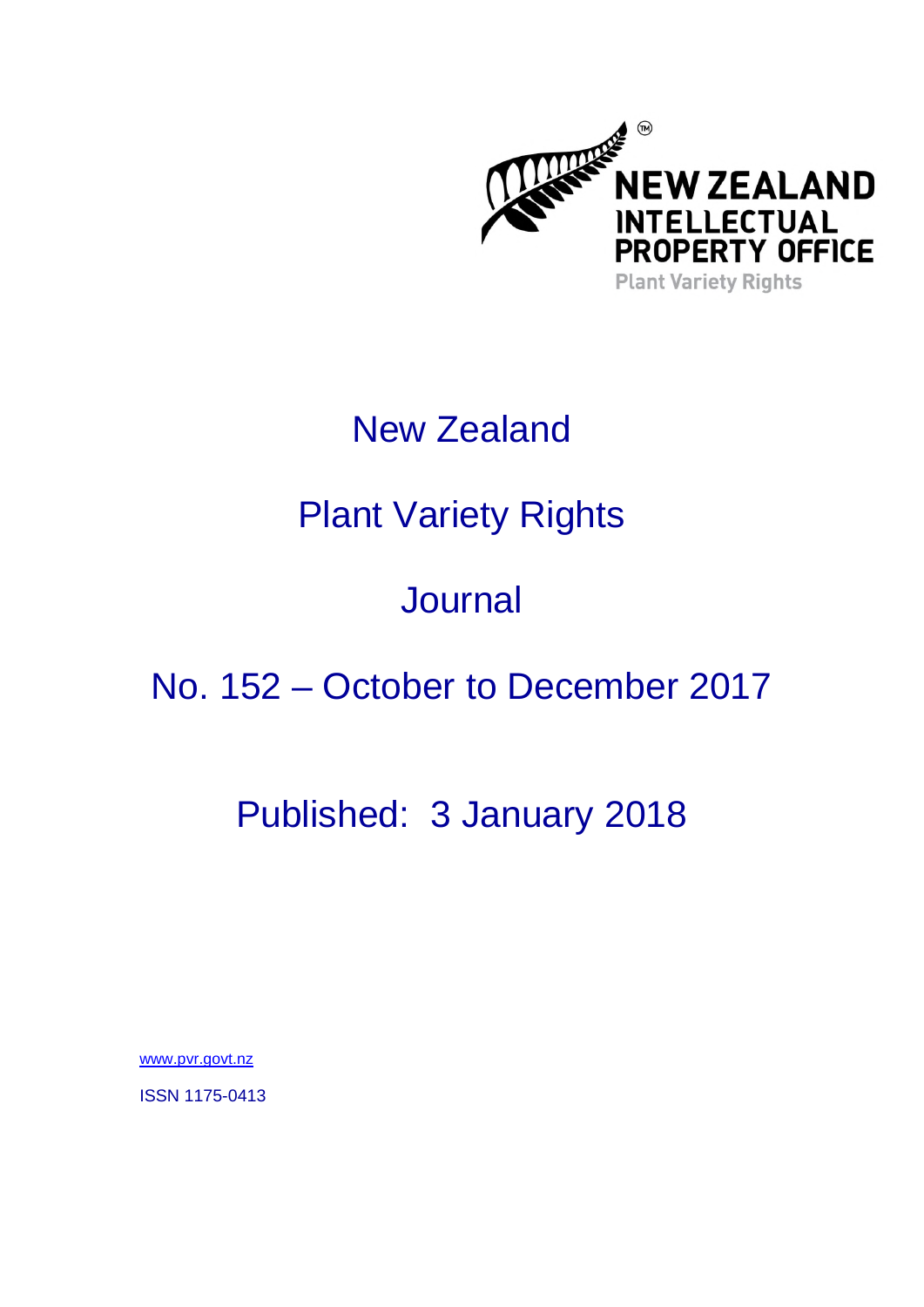#### I. GENERAL INFORMATION

#### I.A CLOSING DATES – NOTICE TO BREEDERS ENTERING VARIETIES IN CENTRAL DUS TRIALS

#### CONDUCTED BY THE PVR OFFICE

You will need to meet the following deadline in order to have your variety included in the central trials to be established in 2018 –

| Clover                       | Make application by 14 January 2018 |
|------------------------------|-------------------------------------|
| Grasses                      | Make application by 1 February 2018 |
| Roses                        | Make application by 31 March 2018   |
| Winter and Alternate Cereals | Make application by 15 April 2018   |

I.B NEW UPOV MEMBER STATE

Bosnia and Herzegovina became the 75<sup>th</sup> member of UPOV on 10 November 2017.

#### I.C CASE OF INFRINGEMENT

In the High Court of New Zealand, Invercargill Registry

Cropmark Seeds Limited (plaintiff) v Southland Grain and Seed Ltd (defendant)

In September 2016, seed of the protected Barley variety `Sumit', was advertised for sale, by the defendant. The defendant was not licensed to sell this variety and did not have the permission of the variety owner to sell propagating material. The defendant did not contest the facts and admitted infringing the plaintiff's proprietary rights in relation to the variety `Sumit'.

Following the conclusion of the legal proceedings, Cropmark Seeds released the following statement which is reproduced with their permission.

A recent court case underscores the message that Kiwi farmers, contractors and rural merchants should not sell or trade uncertified seed of PVR protected cultivars unless authorised to do so by the holder of the PVR grant. In April the Invercargill-based company Southland Grain & Seed admitted to the High Court that it breached the Plant Variety Rights by selling uncertified barley without the authority to do so. Southland Grain & Seed is not a licensee of `Sumit' barley but advertised it for sale in September 2016 and sold uncertified `Sumit' seed to one or more farmers. By doing so it was in breach of the New Zealand Plant Variety Rights Act 1987. Cropmark Seeds is the New Zealand head licensee for the Syngenta portfolio of cereals which includes `Sumit'. Cropmark Seeds runs Syngenta's southern hemisphere breeding nursery in Canterbury. Cropmark CEO Glen Jarvis says under the Plant Variety Rights Act, farmers are allowed to save seed they grow to plant on their own properties but they are not allowed to give, sell or barter that seed to another party for further propagation.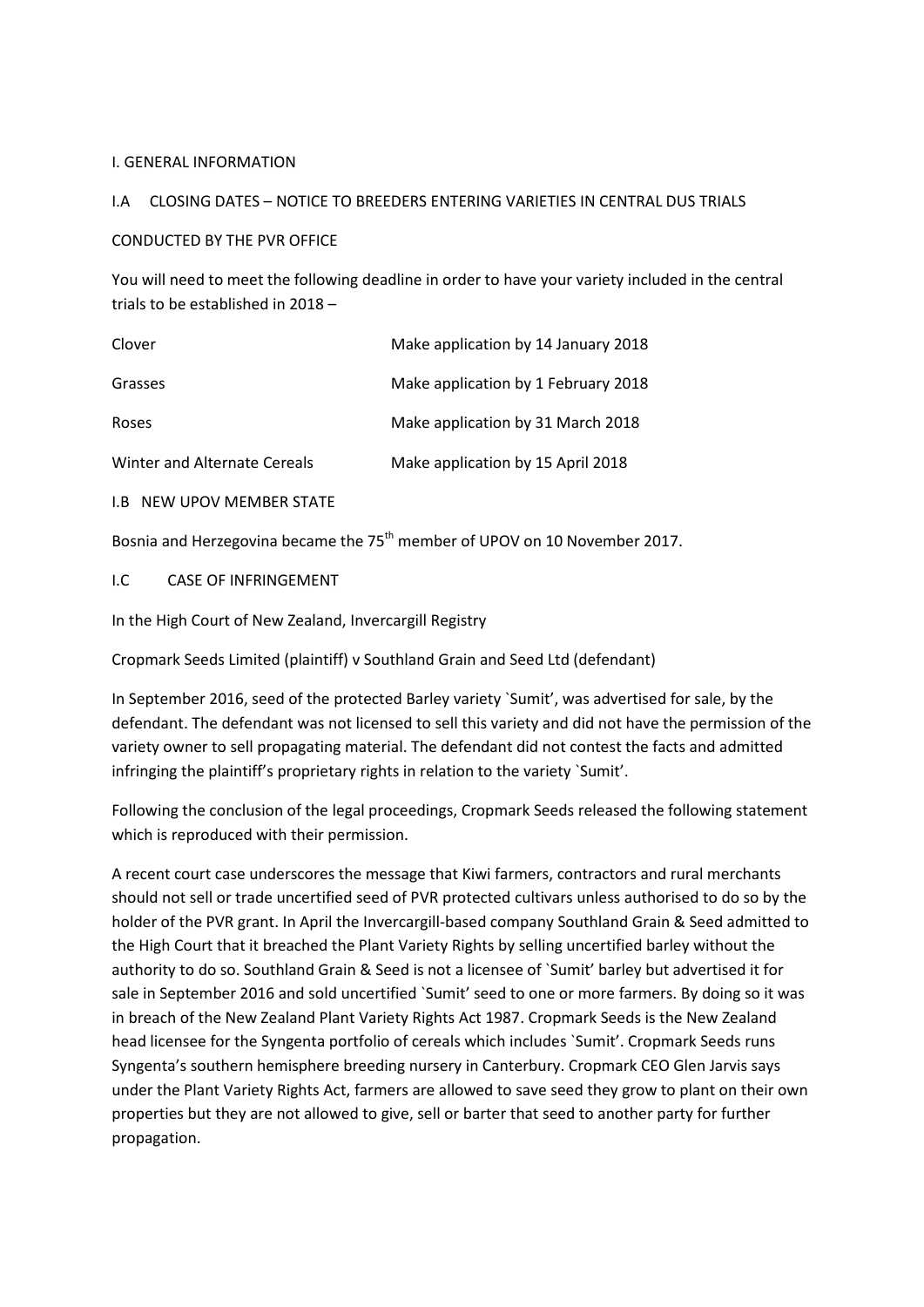Glen says one scenario that can occur is farmers putting aside some grain derived from a PVR protected cultivar that they then clean and treat, but in addition to their own use they sell or give some to a neighbour. Or a farmer might sell some grain to a merchant for legitimate use as feed or grain but the merchant treats some and resells it as seed. "In both these cases what is being traded is uncertified seed of a PVR protected cultivar and this breaches the seed breeder's rights," he says. Plant variety rights are similar to patents. Holding plant variety rights gives the owner of the variety the exclusive right to produce it for sale and to sell propagating material of the variety. The owner may assign those rights to another person or organisation to produce or sell the protected cultivar. Under the Act, it is an offence to produce or sell a protected cultivar without the express authorisation of the owner of the plant variety rights, who in this case is Syngenta, the breeder and owner of the barley variety `Sumit'. "The process of breeding and trialling a cultivar can take up to 12 to 15 years and is inherently very expensive. It costs hundreds of thousands of dollars per variety," Glen says. "It is a serious investment by Syngenta and ourselves, and is of significant benefit for New Zealand farmers through productivity gains brought about by new cultivars. "Breaching plant variety rights deprives plant breeding companies of a return on their investment. If the practice of breaching plant variety rights continues unabated, plant breeding companies could abandon their plant breeding programmes. If that happens, of course, farmers will be the losers. "Given the significant global spend on research and development, the longevity of investments in plant breeding depends on patents being protected. This will ensure New Zealand growers will continue to benefit from new innovations." Glen says in this case the merchant sold uncertified seed, which Cropmark was able to determine was `Sumit' by using high-performance liquid chromatography (HPLC). The defendant has agreed to pay costs for the breach. "There is a misconception out there among some farmers and smaller merchants that it is legal to sell uncertified seed if it is not labelled or referred to as a specific cultivar. This is certainly not true. If anyone is caught and proved to be trading in uncertified seed of a PVR protected variety it is breach of plant variety rights. "Contractors should also be careful. They could be implicated if they are asked to drill uncertified seed from unmarked bags. They could potentially be drilling someone else's genetics." Uncertified seed can also have reduced yield or disease resistance benefits that the latest cultivars can provide, due to inter generation genetic deterioration. Seed that is uncertified could be many generations away from the original and it may lack all the traits that the cultivar has been bred for. The NZ Plant Breeding and Research Association represent plant breeders, intellectual property owners and managers of proprietary agricultural seed. Glen says the Association is ramping up its effort to protect proprietary cultivars. "With new technology we have a number of tools that allow us to determine the identity of seed so it is easier for us to detect the origin of uncertified seed," he says.

#### I.D WITHDRAWAL OF APPLICATIONS FOR A COMPULSORY LICENCE

The compulsory licence application for each of the following varieties was withdrawn on 16 August 2017

`New Zealand Nelson Sauvin'

`Pacific Sunrise'

`Pacific Jade'